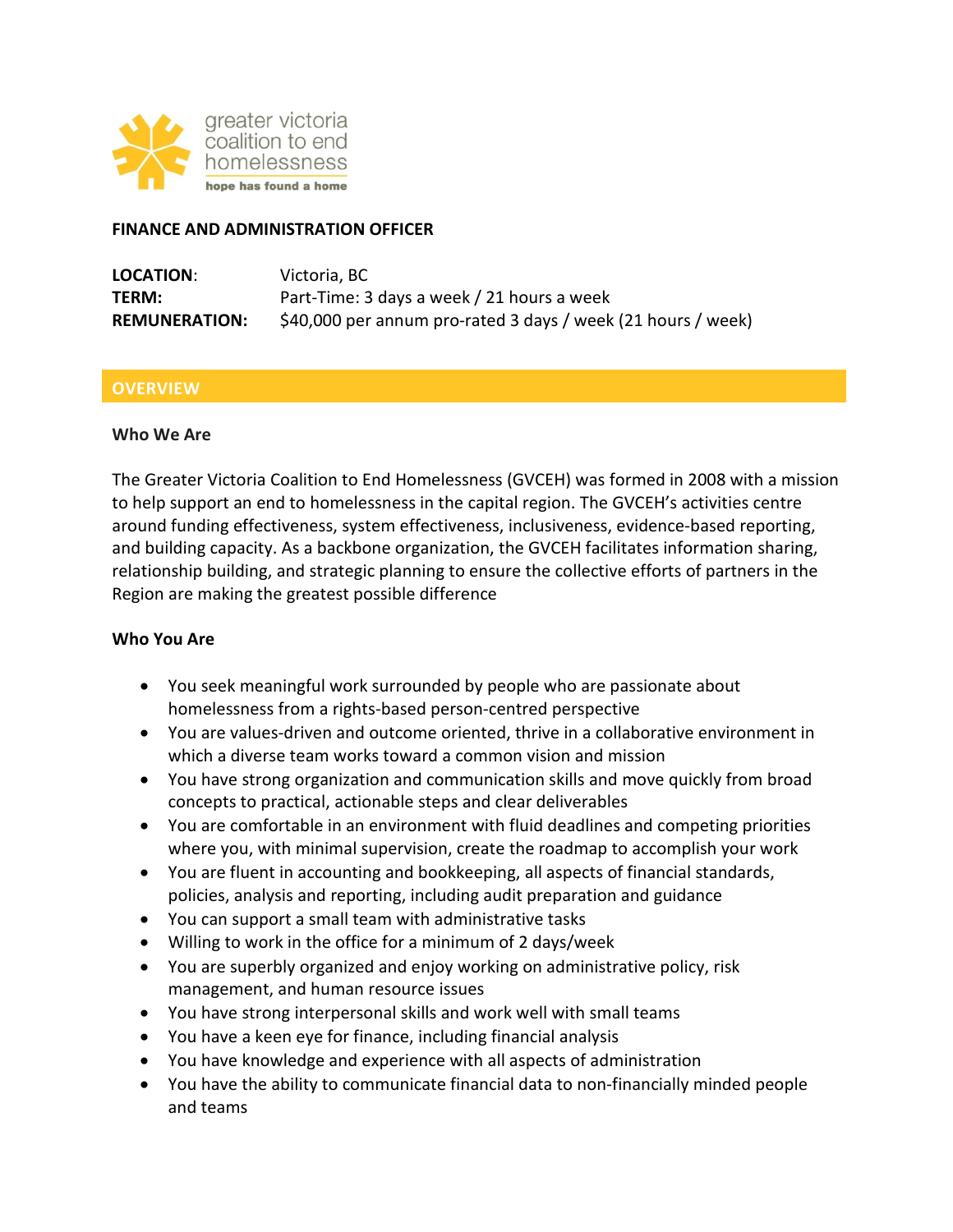• You are patient and calm in the face of finance and administrative issues.

## **Why Us**

- Growth Opportunities We encourage and support ongoing formal and informal professional development
- Employee Support We are leaders in responsive employee support options for all those who work with us
- Flexible Work Schedule We offer the option to work remotely or to vary your work schedule, when needed / priorities allow
- Collaborative and Inclusive Work Environment We work together in a justice, equity, diversity and inclusion seeking culture
- Great Location We are currently located in downtown Victoria and work across the region

## **JOB SUMMARY**

 $\overline{1}$ 

Reporting to the Executive Director, the Finance and Administration Officer works collaboratively with all staff to ensure financial and administrative activities are completed in an effective and timely way.

### **Key Deliverables:**

- Follow regulations and guidelines and deadlines of General Accounting Principles, the BC Society Act and the Canada Revenue Agency Charities Directorate
- Maintain confidentiality and diplomacy with collaborative professionalism, including confidential PIPA and employee files
- Review and revise Sage 50 accounts according to recording and reporting needs of the Treasurer, Board of Directors, Executive Director and Funders
- Rationalize existing accounting system to properly support operations funding, grant funding, and project reporting, utilizing Sage 50 accounting software and Excel spreadsheets
- Work with staff to coordinate timely financial reporting for month-end data entry, converting from expense reporting on advanced funds to petty cash accountability
- Bookkeeping: ensure all journal vouchers accurately identify accounts to which expenditures and revenue items are assigned; ensure source documents are attached to the hard copy file; ensure vouchers are signed and dated by the Administrative Coordinator or Executive Director prior to entering data into Sage 50; process accounts payable; complete Journal Entry Voucher electronic and paper files; update Journal Entry spreadsheet. Provide financial input on funding applications. Manage the grant tracking system
- Payroll: utilize PayWorks to process bi-weekly pay periods, ensuring any required adjustments to the pay records. Ensure terminated staff are paid within timeframes set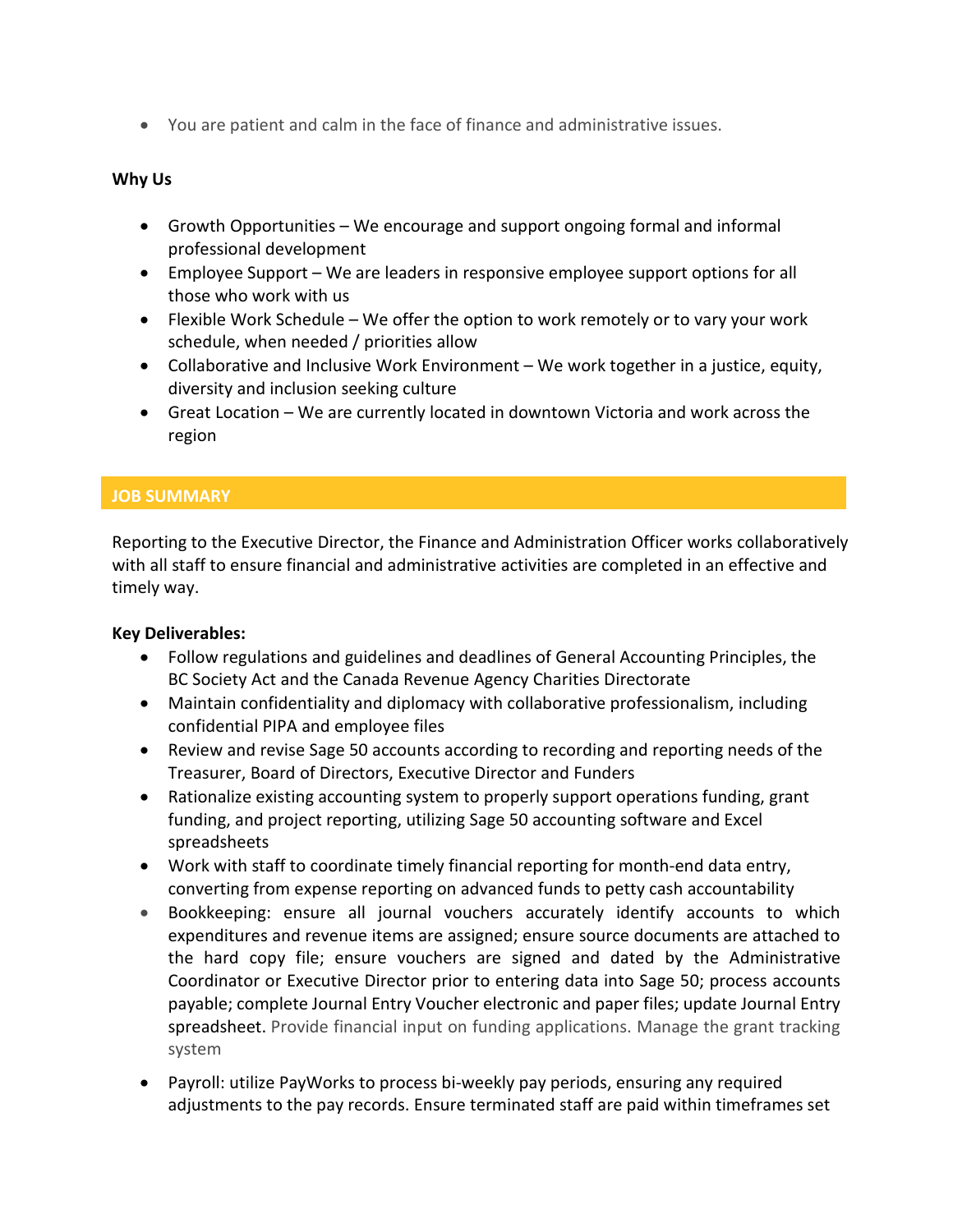out by the Employment Standards Act and the Record of Employment is prepared and provided to the employee

- Month-end Financial Statements: process credit card reports, prepaid month-end and quarterly financial statements, reconcile bank statements to ledger, update Major Funder, Prepaid and Deferred Revenue spreadsheets, Charitable donations receipts and membership spreadsheets
- Year-end: accurately complete the year end closure in PayWorks and authorize and ensure T-4s and Company reports are mailed to the Coalition Office in a timely fashion.
- Administration: Update and upkeep the Administrative Manual, HR Policies and any other relevant manuals
- HR: Ensure that all employment and HR key practices, processes and procedures are in place and recommend changes, as needed. Advise of any changes to legislation. File reports. Coordinate staff meetings. Execute all other HR related tasks.
- Ensure all processes are maintained during any prolonged absence from work

# **EDUCATION, TRAINING & EXPERIENCE**

- Post-secondary education in Accounting / Business Administration or a combination of relevant education and demonstrated experience (3 years minimum).
- CPA accounting designation (preferred)
- Minimum 3 years of financial and administration experience
- Experience in Not-for Profit and Charitable Status accounting is an asset
- Extensive knowledge of Excel: spreadsheet development, formulas, charts
- Knowledge of Microsoft Outlook and SharePoint
- Experience with finance and administrative processes and supports
- Experience with analysis and reporting for decision making and for compliance
- Adept with SAGE or comparable accounting software
- Ability to work with all functionalities in Excel: spreadsheet development, formulas, charts etc…
- Knowledge of Accrual Accounting
- Knowledge and experience in administrative and HR processes
- Ability to use the Microsoft suite, including SharePoint
- Demonstrated experience with all aspects of HR management
- Knowledge of employment best practices and legislation
- Ability to administer a group benefits program
- Ability to administer contracts (lease, copier etc…)